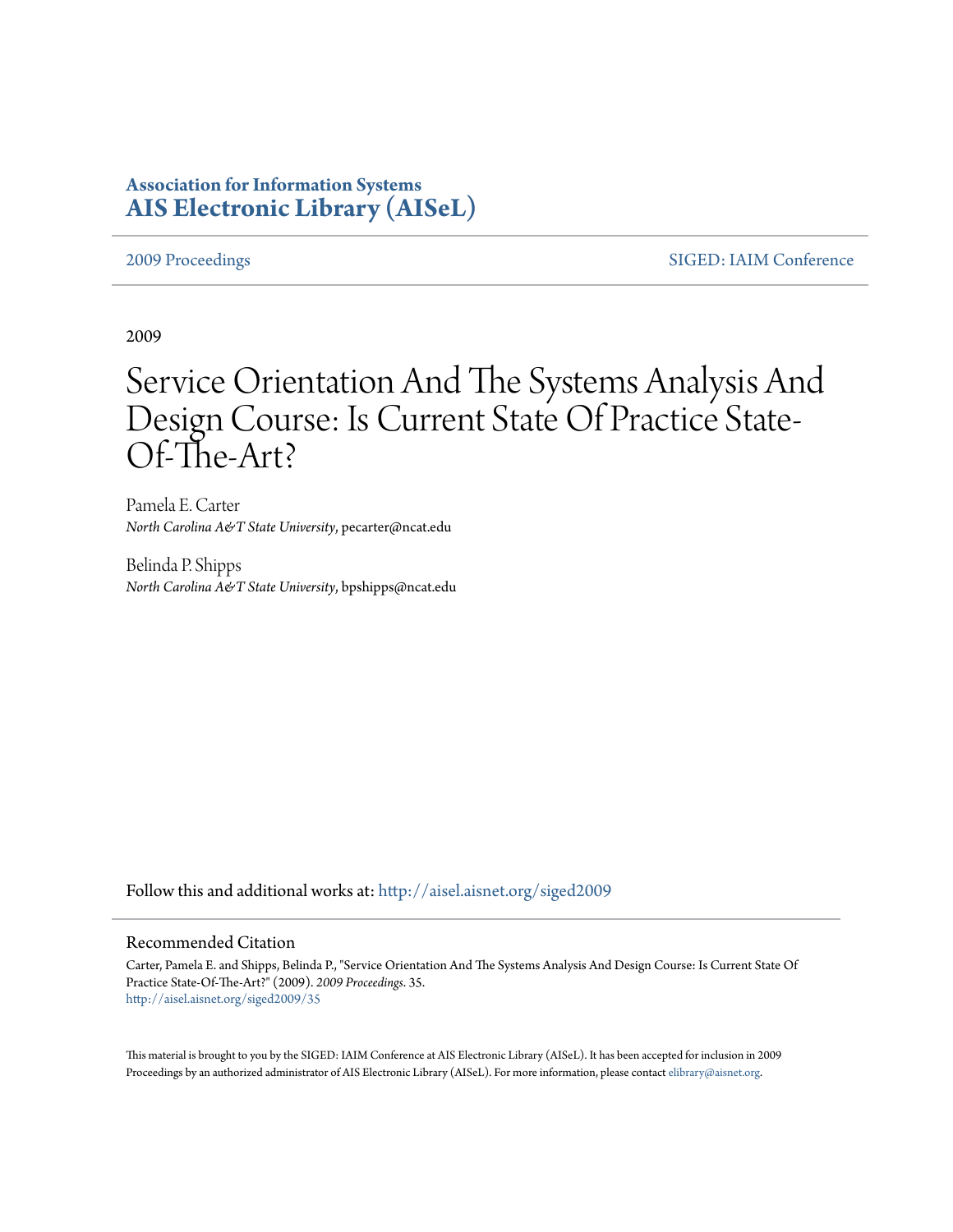### **SERVICE ORIENTATION AND THE SYSTEMS ANALYSIS AND DESIGN COURSE: IS CURRENT STATE OF PRACTICE STATE-OF-THE-ART?**

Pamela E. Carter Department of Management North Carolina A&T State University pecarter@ncat.edu

Belinda P. Shipps Department of Management North Carolina A&T State University bpshipps@ncat.edu

#### **Extended Abstract:**

**Keywords:** service orientation, systems analysis and design, curriculum

### **I. INTRODUCTION**

The *IS 2009 Curriculum Guidelines for Undergraduate Programs in Information Systems*, a report generated by the Association for Computing Machinery (ACM) and the Association for Information Systems (AIS), highlights the emergence of a new architectural paradigm. In the report it states, "Service-oriented architecture, web services, software-as-a-service, and cloud computing are all important elements in the new way of organizing the fundamental architecture for computer-based systems and solutions that is gradually becoming the dominant paradigm of organizational computing" [Topi et al., 2009 p. 6]. As services become a predominant platform for crafting modern enterprise applications, systems analysis and design methods must incorporate additional elements to ensure good service-oriented development outcomes [Zimmermann et al., 2004]

The Systems Analysis and Design (SAD) course can play an important role in preparing students for the service-oriented environments they are likely to encounter. While currently there are no widely accepted service-oriented analysis and design methods, additional elements needed to supplement well-established systems analysis and design practices have been identified. Therefore, state-of-the-art practice in SAD courses would include these supplemental serviceoriented analysis and design elements. Updating a SAD course in this manner, however, may not be readily accomplished. Faculty teaching SAD must first recognize the need to update the course with service-oriented analysis and design elements. Given the competing demands for faculty time and attention, SAD faculty may not yet recognize a need for this update. Additionally, when faculty do recognize the need to update SAD courses with service-oriented elements, it may not be clear what elements should be incorporated. This study addresses three related research questions. First, what content is taught in SAD business school courses? Second, does this content address service-oriented analysis and design elements? And, third, what mechanisms are used to gain input or receive feedback from industry practitioners regarding SAD course content?

The results of this study are important, as higher education institutions have often fallen short in preparing students for the skills most needed in the IT workplace [Hoppe, 2007; Trauth et al., 1993]. Faculty can benchmark their own SAD courses and gain insights into what serviceoriented elements might be incorporated. Industry practitioners can gain insights into how they might interact with SAD faculty to exchange information regarding the service-oriented analysis and design skills needed in today's workplace. And researchers can gain insights into future directions for service-oriented research in the information systems education domain. The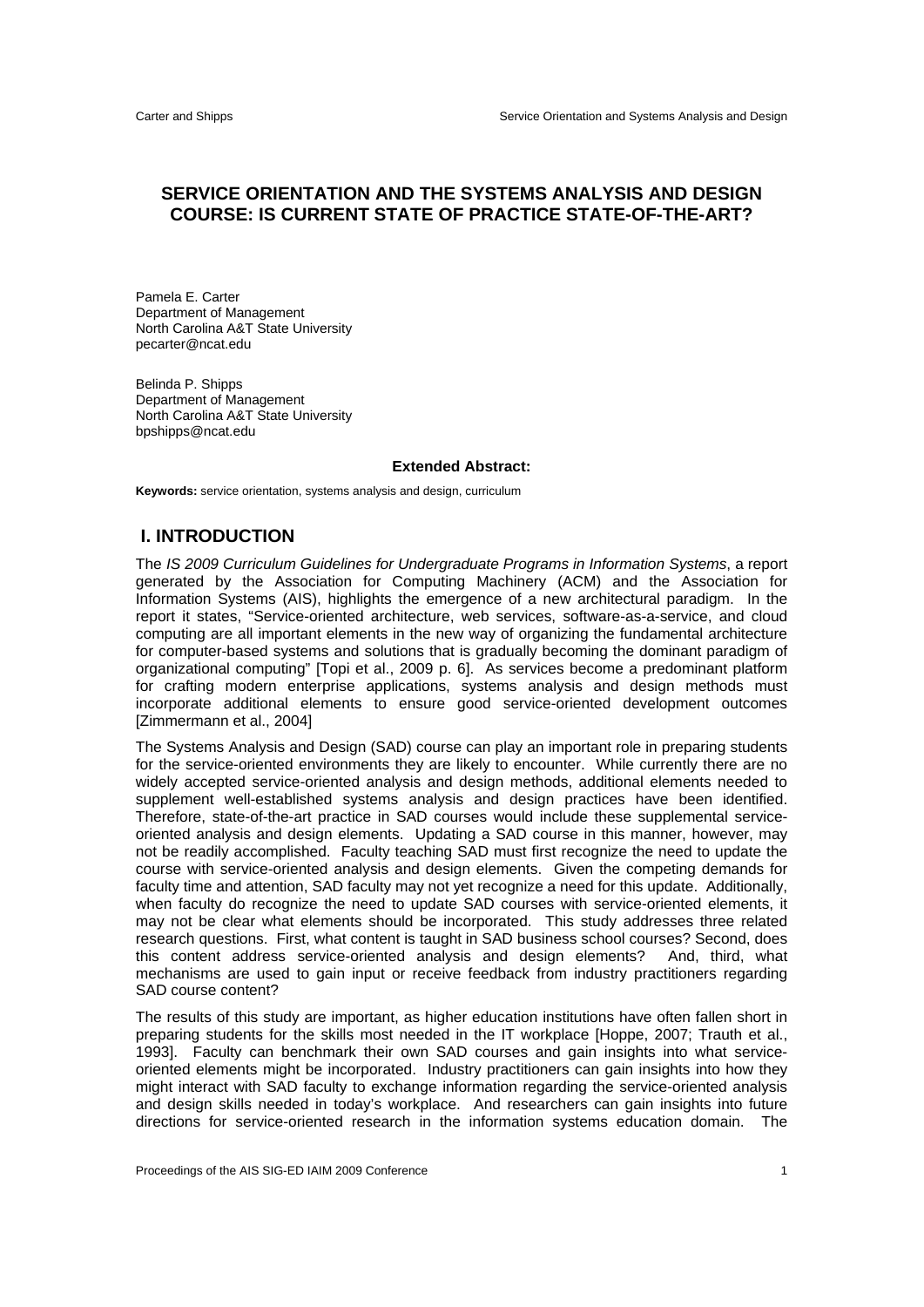remaining sections of this extended abstract address the following: the SAD course, serviceoriented analysis and design elements, and an overview of the planned research methodology.

#### **II. THE SAD COURSE**

SAD has been referenced as the defining course in an IS curriculum [Surendra and Denton, 2009], with 94% of IS programs offering it [Kung et al., 2006]. As the types of systems deployed in organizations has become more varied and complex, systems analysis and design has also become more complex with a wide array of approaches, methods, and techniques that may be covered. As a result, SAD courses can vary in their content depending upon the number of SAD courses included in a program, local/regional business needs, and the curriculum decisions of SAD faculty [Batra and Satzinger, 2006]. However, at its core, the SAD course prepares students to analyze and document business requirements, and convert those requirements into detailed system requirements and high-level design specifications [Topi et. al., 2009].

#### **III. SERVICE-ORIENTED ANALYSIS AND DESIGN ELEMENTS**

Information systems based on service-oriented architectural platforms provide enterprise business solutions that can be extended or reconfigured on demand. As a result, these systems are flexible and adaptable, allowing for quicker response to changes in business environments and needs. Gartner [2009] anticipates systems enabled by service-oriented architectural platforms are "inevitable for most organizations." This new architectural paradigm is important for information systems students to understand, particularly in the systems analysis and design context.

Service-oriented analysis and design (SOAD) involves the analysis and design of business processes and the corresponding software applications that support them, in a tightly aligned fashion. SOAD requires the decomposition of business processes into tasks or business services that can be reconfigured into various choreographed processes over time. In a similar manner, software applications are configured by choreographing the series of software services that implement the corresponding business services in a process. This allows an organization to quickly change its business processes to meet changing environmental or strategy-driven needs. It also enables flexible and highly adaptive business applications through the development, reconfiguration, and reuse of software services over time.

After years of experience engaging in service-oriented analysis and design practice, Zimmermann et al. (2004) determined a need to augment traditional SAD methods. They note that elements of object-oriented analysis and design, enterprise architecture frameworks, and business process modeling are required in service-oriented analysis and design practice. However additional elements are also needed, such as services identification and definition, service categorization and aggregation, policies and aspects, meet-in-the-middle processes, semantic brokering, and service harvesting and knowledge brokering. To the extent that SAD courses incorporate this content, students are likely to have the skills required for serviceoriented analysis and design work, as well as better understand the need for tight IT and business alignment in today's complex, fast-changing business environment.

#### **IV. OVERVIEW OF THE PLANNED METHODOLOGY**

Our primary research questions address 1) what content is taught in business school SAD courses, 2) does the content address service-oriented analysis and design elements, and 3) what mechanisms are used to gain input or receive feedback from industry practitioners regarding SAD course content. Clearly, it is not possible to fully understand the extent to which CIS/MIS programs have included service-oriented content by solely examining their SAD course content. However, as SAD is a key course in CIS/MIS programs [Surendra and Denton, 2009], it is expected that programs addressing the service-oriented paradigm shift will include at least some service-oriented elements in their SAD course.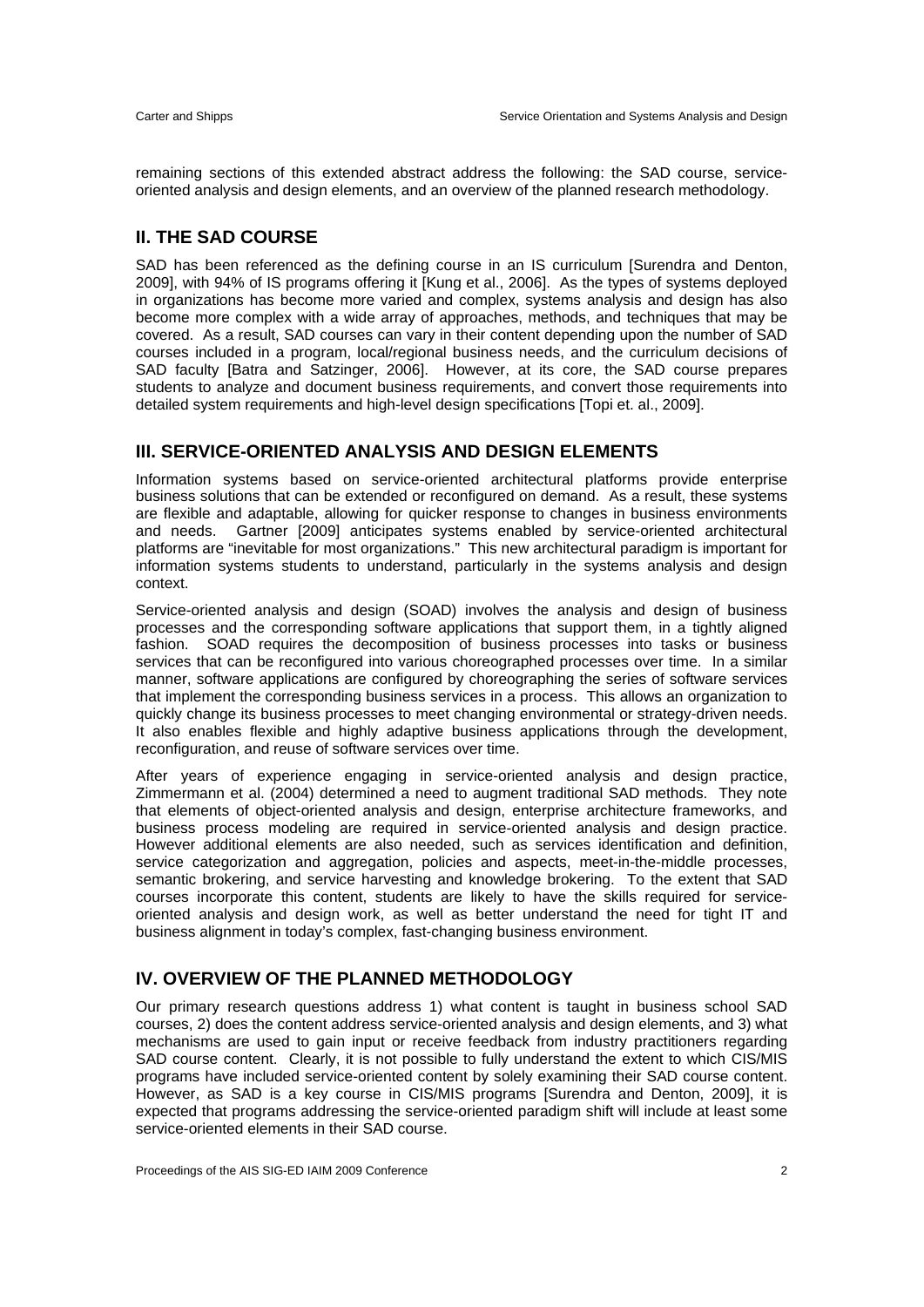We plan to survey business school faculty about the content of their SAD courses and input/feedback mechanisms they use with industry practitioners to exchange information about SAD-related course content. To control for the variety of information systems programs (e.g., majors, minors, concentrations, etc.) that exist, only faculty at the 280 AACSB-accredited business schools listed by the AACSB as having CIS/MIS degree programs will be included in the sample. One point of contact, usually the department chair or lead of the unit offering the CIS/MIS program, has been identified at each business school. The survey invitation asks the point of contact to complete the survey if knowledgeable of the course content taught in their program's SAD-related course(s) or forward the survey to a single faculty member with responsibility for the SAD course(s).

Development of the survey has involved identifying topics covered in popular SAD textbooks and the SAD literature [e.g. Lang and Fitzgerald, 2006], incorporating the service-oriented analysis and design elements highlighted in Zimmermann et. al. [2004], and identifying faculty-industry information exchange mechanisms (see Appendix for survey instrument draft). After piloting our survey, we plan to distribute the survey and collect the data online.

Data analysis will consist of the use of three methods: descriptive statistics, cluster analysis and analysis of variance (ANOVA). The descriptive analysis was selected to illustrate the overall general findings of the data. Cluster analysis was selected in order to help identify sub groupings within the data in an effort to better understand relationships and profiles of behavior relating to SAD curriculum development. Batra and Satzinger [2006] note at least five different approaches can be taken when determining the content of SAD courses; however the authors base these approaches on the inclusion of object-oriented techniques and agile and iterative methodologies. The purpose of the cluster analysis is to see whether patterns in service-oriented analysis and design course content emerge. ANOVA was chosen in order to investigate the data by region. SAD course content may reflect regional needs [Batra and Satzinger, 2006]; therefore, we will investigate whether different regions in the United States have different patterns of SAD course content with regard to service-oriented analysis and design elements.

#### **REFERENCES**

*Editor's Note:* The following reference list contains hyperlinks to World Wide Web pages. Readers who have the ability to access the Web directly from their word processor or are reading the paper on the Web, can gain direct access to these linked references. Readers are warned, however, that

1. these links existed as of the date of publication but are not guaranteed to be working thereafter.

2. the contents of Web pages may change over time. Where version information is provided in the References, different versions may not contain the information or the conclusions referenced.

3. the author(s) of the Web pages, not CAIS, is (are) responsible for the accuracy of their content.

4. the author(s) of this article, not CAIS, is (are) responsible for the accuracy of the URL and version information.

- Batra, D. and Satzinger, J. W. (2006), "Contemporary Approaches and Techniques for the Systems Analyst," *Journal of Information Systems Education*, (17)3, pp. 257-265.
- Gartner (2009), "Gartner Says SOA is Evolving Beyond its Traditional Roots," http://www.gartner.com/it/page.jsp?id=927612 (current August 29, 2009).
- Hoppe, J. (2007), "Influencing the Academic Agenda," Society for Information Management, http://www.simnet.org/Communities/InfluencingtheAcademicAgenda/tabid/1024/Default.a spx (current August 29, 2009).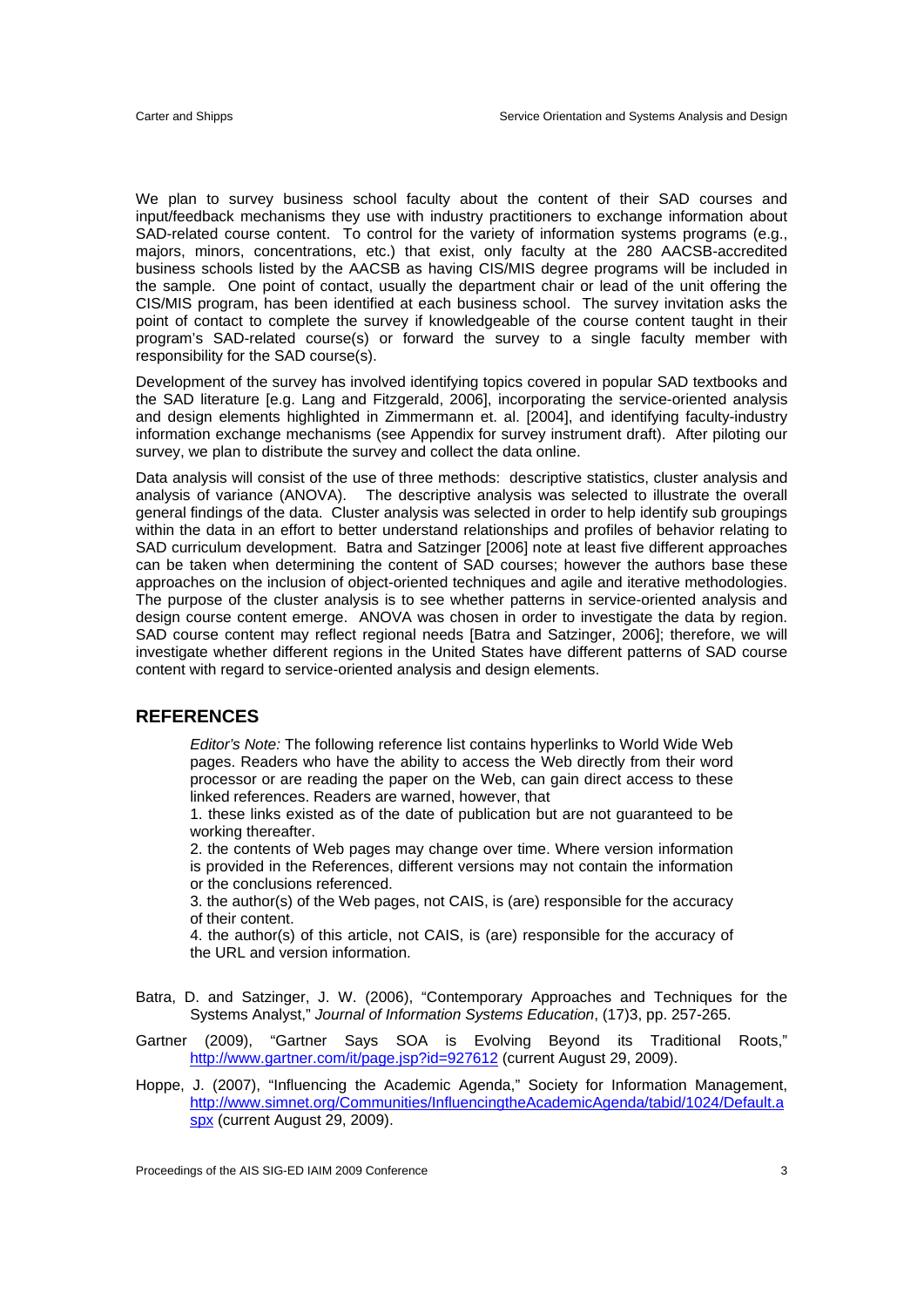- Kung, M., Yang, S. C., Zhang, Y. (2006), "The Changing Information Systems (IS) Curriculum: A Survey of Undergraduate Programs in the United States," *Journal of Education for Business*, (81)6, pp. 291-300.
- Lang, M. and Fitzgerald, B. (2006), "New Branches, Old Roots: A Study of Methods and Techniques in Web/Hypermedia Systems Design," *Information Systems Management*, (23)3, pp. 62-74.
- Surendra, N. C. and Denton, J.W. (2009), "Designing IS Curricula for Practical Relevance: Applying Baseball's 'Moneyball' Theory," *Journal of Information Systems Education*, (20)1, pp. 77-65.
- Trauth, E., Farwall, D., and Lee, D. (1993), "The IS Expectation Gap: Industry Expectations Versus Academic Preparation," *MIS Quarterly*, (17)3, pp. 293-307.
- Topi, H., Valacich, J.S., Kaiser, K., Nunamaker Jr., J. F., Sipior, J.C., de Vreede, G.J., Wright, R.T. (2009), "IS 2009: Curriculum Guidelines for Undergraduate Degree Programs in Information Systems," Association for Computing Machinery and Association for Information Systems, http://blogsandwikis.bentley.edu/iscurriculum/index.php/IS\_2009\_for\_public\_review\_-full\_document (current August 29, 2009).
- Zimmermann, O., Krogdahl, P., Gee, C. (2004), "Elements of Service-Oriented Analysis and Design," IBM, http://www.ibm.com/developerworks/library/ws-soad1 (current February 4, 2009).

#### **APPENDIX : SYSTEMS ANALYSIS AND DESIGN COURSE CONTENT SURVEY**

#### **Methodology (check all that apply)**

Not Covered, Covered in Required Course, Covered in Elective Course, Key Concept/Learning **Objective** 

- -- Systems Development Lifecycle
- -- Rapid application Development
- -- Joint Application Development
- -- Object-Oriented Methodology
- -- Business Process Reengineering
- -- Agile Methodology
- -- Feature Oriented Domain Analysis
- -- Other (please specify)

#### **Architecture (check all that apply)**

Not Covered, Covered in Required Course, Covered in Elective Course, Key Concept/Learning **Objective** 

- -- General Concepts (e.g., encapsulation, hierarchy, modularity, coupling)
- -- The Open Group Architecture Framework
- -- Zachman Framework
- -- Service Oriented Architecture
- -- Other (please specify)

#### **The Analysis and Design of... (check all that apply)**

Not Covered, Covered in Required Course, Covered in Elective Course, Key Concept/Learning **Objective** 

- -- Business Processes
- -- Application Code
- -- Databases
- -- Data Dictionaries
- -- Forms and Reports

Proceedings of the AIS SIG-ED IAIM 2009 Conference 4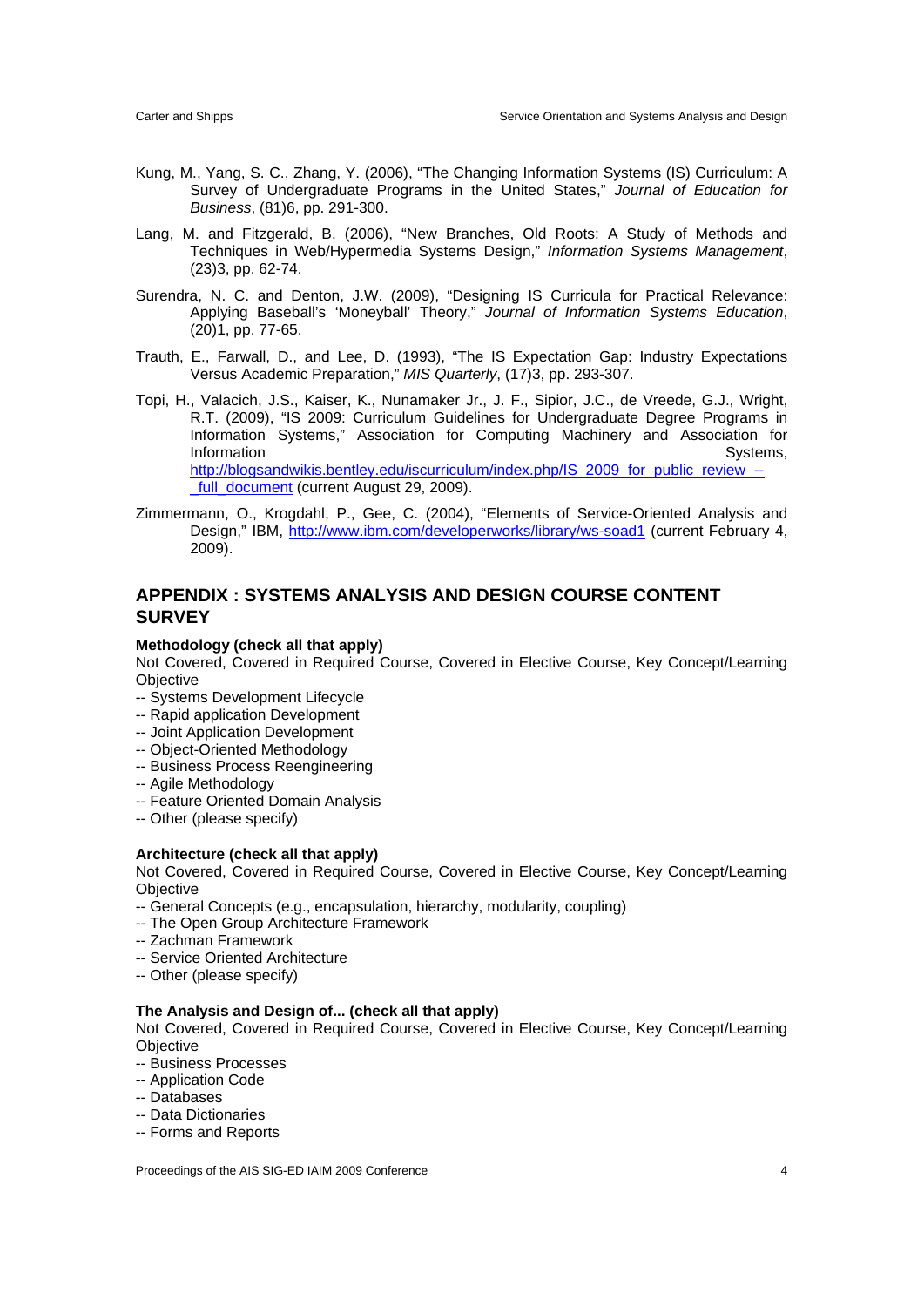Carter and Shipps Service Orientation and Systems Analysis and Design

- -- User Interfaces and/or Dialogues
- -- Distributed and/or Internet Systems
- -- Use Cases
- -- Business Services
- -- Application/Software Services
- -- Outsourcing/Offshoring Contracts
- -- Software as a Service
- -- Web Services
- -- Purchased Systems (e.g., ERP, CRM, SCM)
- -- Outsourced Design and Development Resources

#### **Modeling Techniques/Languages (check all that apply)**

Not Covered, Covered in Required Course, Covered in Elective Course, Key Concept/Learning **Objective** 

- -- Business Process Modeling
- -- Entity Relationship Diagrams
- -- Data Flow Diagrams
- -- Component-based Modeling
- -- Unified Modeling Language
- -- Business Service Modeling
- -- Application/Software Service Modeling
- -- Business Process Execution Language for Web Services (BPEL)
- -- State/Statechart Diagrams
- -- Analysis Class Diagrams
- -- Sequence Diagrams
- -- Activity Diagrams
- -- Use Case Diagrams
- -- Decision Trees/Tables
- -- Structure Charts
- -- Object-Relational Data Models
- -- Communication Diagrams
- -- Business Rule Diagrams
- -- Event-Driven Process Chain Modeling
- -- Storyboards
- -- Other (please specify)

#### **Project Management (check all that apply)**

Not Covered, Covered in Required Course, Covered in Elective Course, Key Concept/Learning **Objective** 

- -- General Concepts (e.g., project lifecycle, RFP, feasibility, risk)
- -- PMI Body of Knowledge
- -- Gantt Charts
- -- PERT Charts
- -- Network/Critical Path Diagrams
- -- Service Level Agreements
- -- Team Skills and Roles
- -- Other (please specify)

#### **Tools (check all that apply)**

Not Covered, Covered in Required Course, Covered in Elective Course, Key Concept/Learning Objective

- -- CASE
- -- Business Process Modeling Tool
- -- MS Visio or similar
- -- MS Project or similar
- -- MS Access or similar

Proceedings of the AIS SIG-ED IAIM 2009 Conference 5